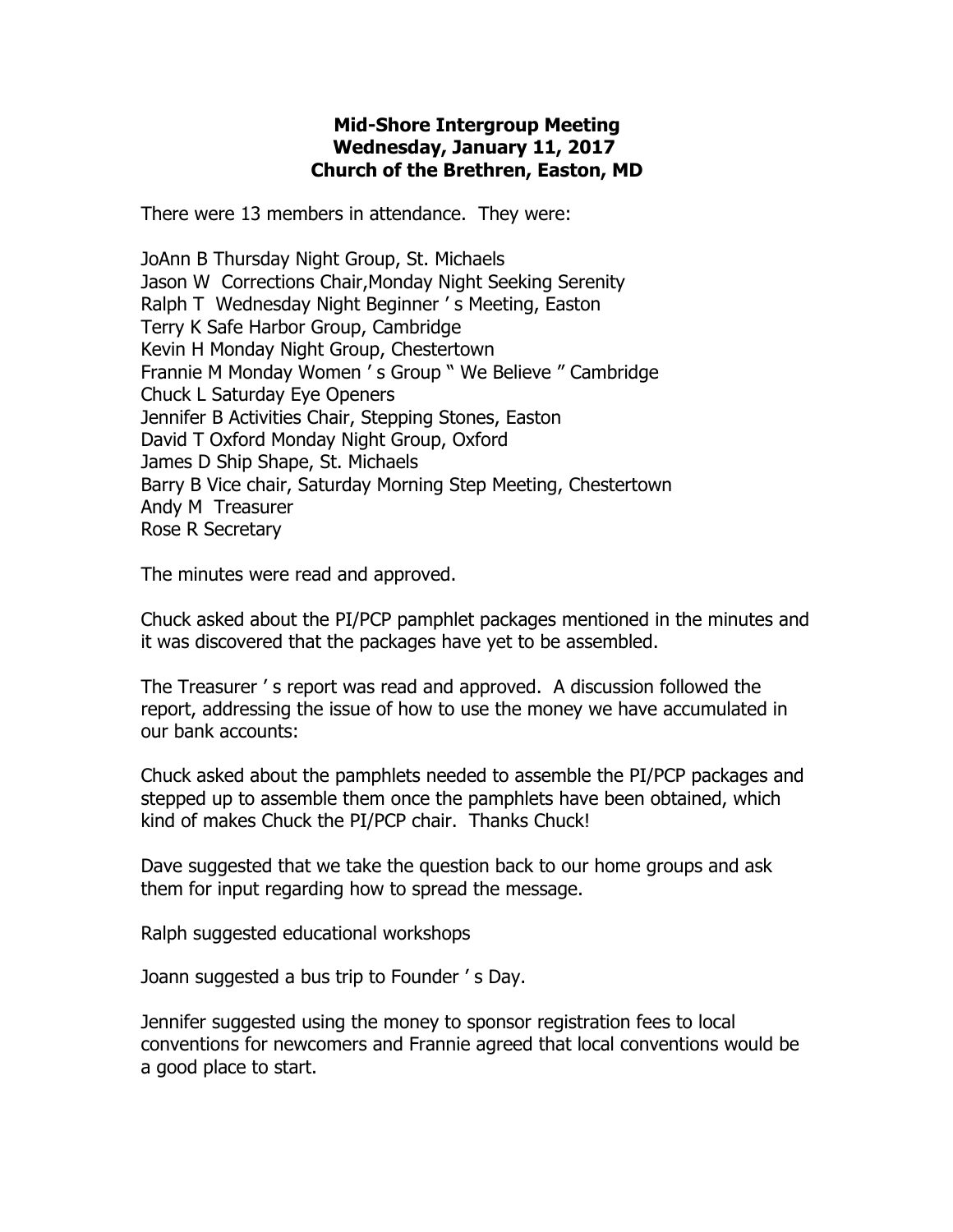Jennifer apologized that she was unable to provide events over the recent holidays. She said it 's a new year, and she 's ready to take back the reins for a more vigorous 2017. Andy pointed out it takes more than one person to pull together such events, and if you don ' t mind my saying so, I seemed to feel an upsurge of enthusiasm in the room. I can say for sure that phone numbers were exchanged.

Jason told us that the Corrections status is pretty much the same as last month, except that he has finally garnered an appointment with Lieutenant Moore at Caroline County Detention Center. It had been Andy ' s goal to get meetings into Dorchester County Detention Center, and he had succeeded in that during his term as Corrections chair. Jason ' s goal was to get meetings into CCDC and he ' s well on his way to acquiring that goal now. Way to go, Jason! Thursdays and Fridays are the nights available for meetings at CCDC and Jason is looking for volunteers to step forward to fill these slots. His number is 443-477- 1748. March and August are the only two months remaining in the Warwick Calendar that need to be filled. Jason needs some Living Sober books and some Where & Whens. Andy will be in the office Friday morning if Jason wants to pick up the literature then; but, unless I ' m mistaken, Frannie arranged with Jason to go to the office with him after the meeting to facilitate the literature hand-off.

Rose will be out of state during the February meeting. At the risk of being a little too silly, Rose would like to wish everyone at MSIG a happy Valentine ' s Day from Tampa!

Paul will continue as the web servant, but he is really wanting to retire from this position. Jenn proposed gathering information regarding professional development and maintenance of the website. She will look into pricing and contacts and bring them to the next meeting. Ideally, the website could be updated remotely by members of MSIG and Chairpersons could electronically update their committee reports and events independently. For example, Jason could put the Corrections schedule on the website, Andy could post the treasurer ' s reports, and Activities could be posted on a timely basis.

**Note from the Webmaster:** It's relatively simple to set up a website where different people can update their own sections using Wordpress. What most people forget is that the site itself still has to be maintained monthly for core and security updates. Whenever you're dealing with a site that has databases, there is no such thing as put it up and forget it. If anyone wants to talk to me about setting this up, I'm always easy to reach. Joe, Andy, and Jenn all have my contact phone number and email address. Anyone else can just send an email to **[info@midshoreintergroup.org](mailto:info@midshoreintergroup.org)** and I will get it.

Jenn also told us about the public service announcements available from the General Service Office website, and she ' s right! They ' re pretty good. Chuck and Jenn will coordinate with the regional intergroups and local media outlets and get those announcements up and running.